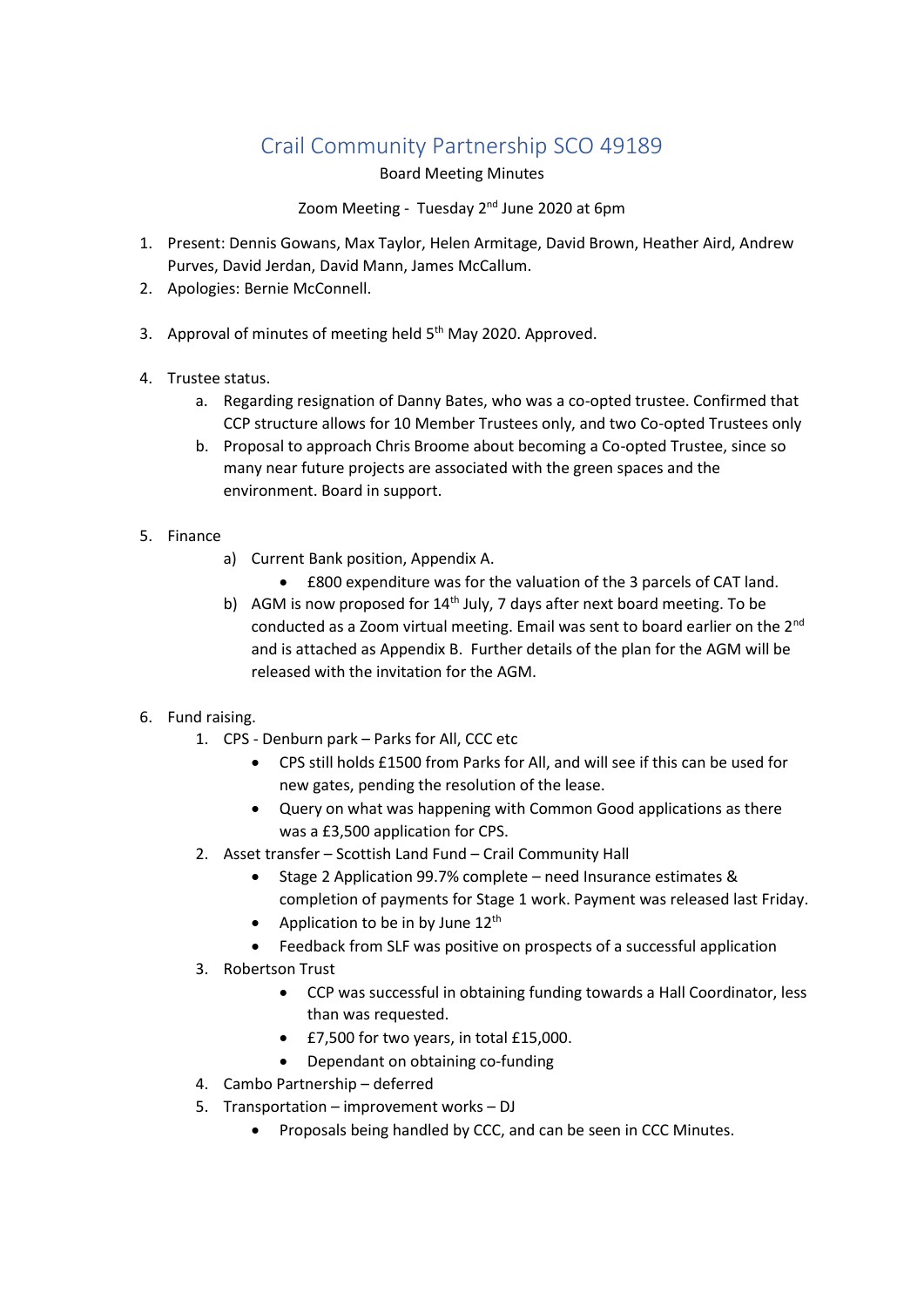- 6. Crowd Funding for land asset transfer
	- DJ, AP and DG participated in a call with the Kirsty MacDonald FC Coordinator for Crowd Funding.
	- Land CATs seen as viable project for this. Start communication early. Only open funding portal for 4 to 6 weeks. Gift Aid is possible.
	- Cards needed to make the contribution online, but CCP could handle and deposit cheques or cash contribution direct
	- Set low realistic targets, which could be stretched if participation is stronger than thought
- 7. Membership update & volunteers HA
	- a. 130 Ordinary members, 4 Junior members and 1 associate member.
	- b. Noted that Jack Jarvis has been asked twice if he wants to renew membership, as his annual membership has expired. No response.
- 8. Sub Committees
	- 1. Harbour improvement plan
		- BM not available
		- There has been recent email correspondence about the Harbour Masters office acquisition as Councillor Holt is querying the process being used and how another visitor centre fits in with the Local Place Plan.
		- Discussion on the above resulted in a resolution to communicate to Fife Council and Councillors that CCP is very willing to participate in a cooperative discussion on the overall approach taken for visitor centres in Crail. Action: DG
	- 2. Crail North
		- DB and DJ will hold a virtual meeting with FC Planning next week.
		- Discussion on the how future planning will be influenced by the Covid pandemic which should lead to inclusion of more green spaces and cycle and pedestrian connectivity. Which should support the community's plans for Crail North.
	- 3. Strategy JmcC
		- With Crail North's plans and the influence of the Covid pandemic CCP should continue the drive to be an Exemplar Development that demonstrates what can be done.
	- 4. Environment/Woodlands Asset Transfer DG/WC
		- Discussion on Kilminning south where SWT raised concerns about the possible change of ownership to CCP. The concerns seem to be primarily about the coast and inconvenience of changing lease. SWT have lease with FC until 2026.
		- CCP had proposed to SWT that we could either:
			- i. Option A, proceed with CAT and alter/renew lease with SWT
			- ii. Option B, wait until 2026 to CAT and review lease then
		- SWT preferred Option B
		- Input from Chris Broome suggested we should proceed with CAT of the whole of South Kilminning, as we cannot be sure of legislation and policy in 2026. Fife Council have been approving plans for extension of Sauchope Caravan Park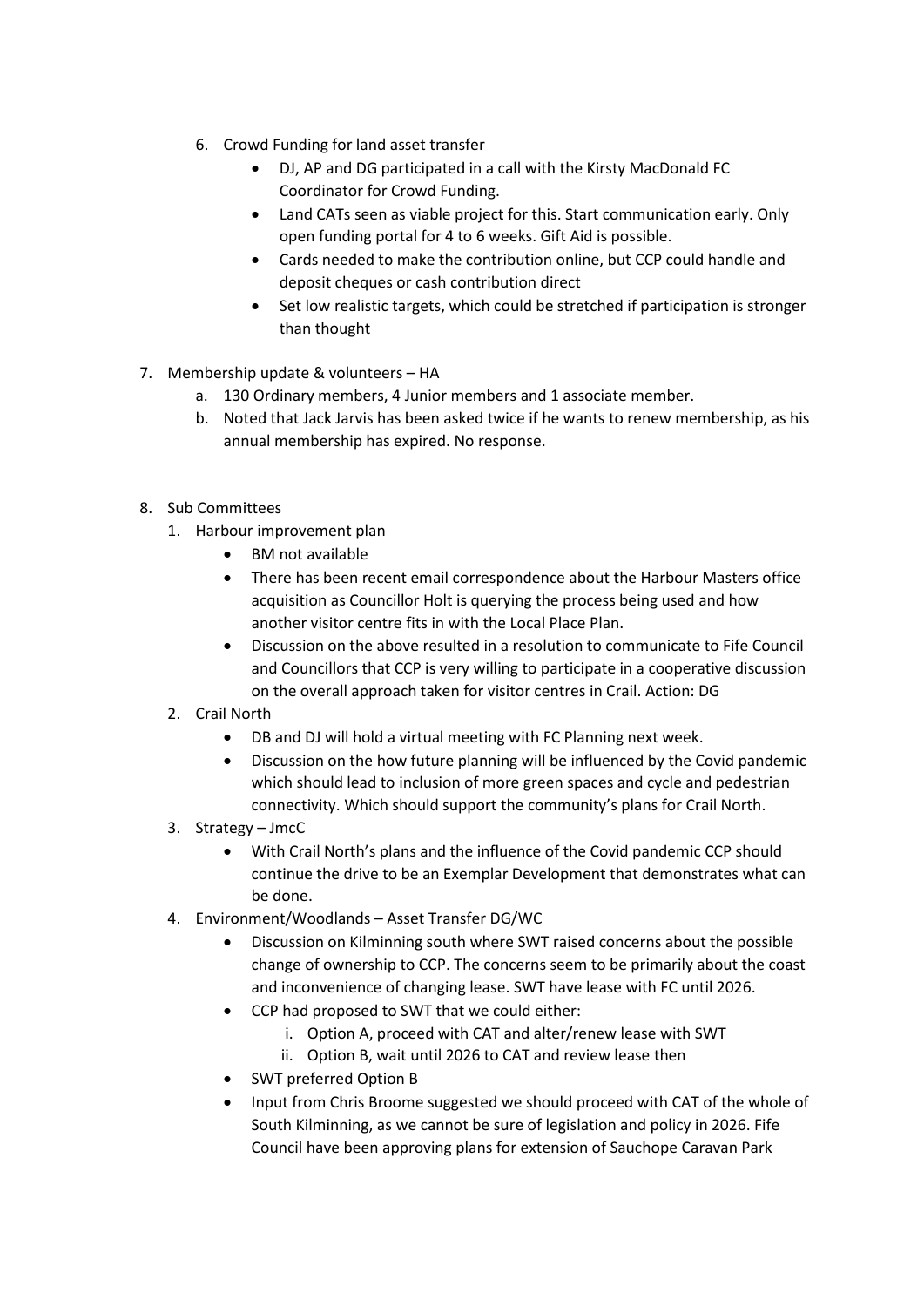along the coast. And Fife Council probably would be more willing to transfer one package.

- Resolution to pitch to FC and SWT for acquisition of whole of South Kilminning (inclusive of the reserve) with assignation of lease to SWT, failing which we acquire Kilminning South, excluding the SWT area. With CCP covering the expense of lease changes.
- 5. Community Assets
	- Community Hall Transition team first meeting held, minutes in Appendix C.
	- Brownfield Garden centre/affordable housing No update
	- Denburn Wood from FC for CPS
		- i. CPS have been trying to acquire the remaining sections of Deburn Wood, that are owned by Fife Council, while the rest is owned by CPS. Very little progress made.
		- ii. CPS is not constituted such that it could participate in CAT with FC and is unwilling to change constitution as there so many properties owned by CPS it would be a long and expensive transition.
		- iii. Proposal to take advantage of CCPs structure and experience in CAT and CCP acquire the land, and enter an arrangement with CPS. CPS would fund this.
		- iv. Board agreed to this being taken further.
- 6. Website/Publicity
	- Need much more volume of traffic on Crail.info Blog (Latest News)
	- HA proposed asking businesses to use this channel to promote changes and initiatives in their business activity. Board supported this.
- 7. Business and Tourism Crail Food Trail
	- Food Trail still progressing as reported previously.
	- Suggestion the Heather is connected to Acoustic Wave so that Crail.info can support Food Trail launch. DM to action with HA.
- 9. AOCB
	- o Next meeting Tuesday 7th July 2020 at 6pm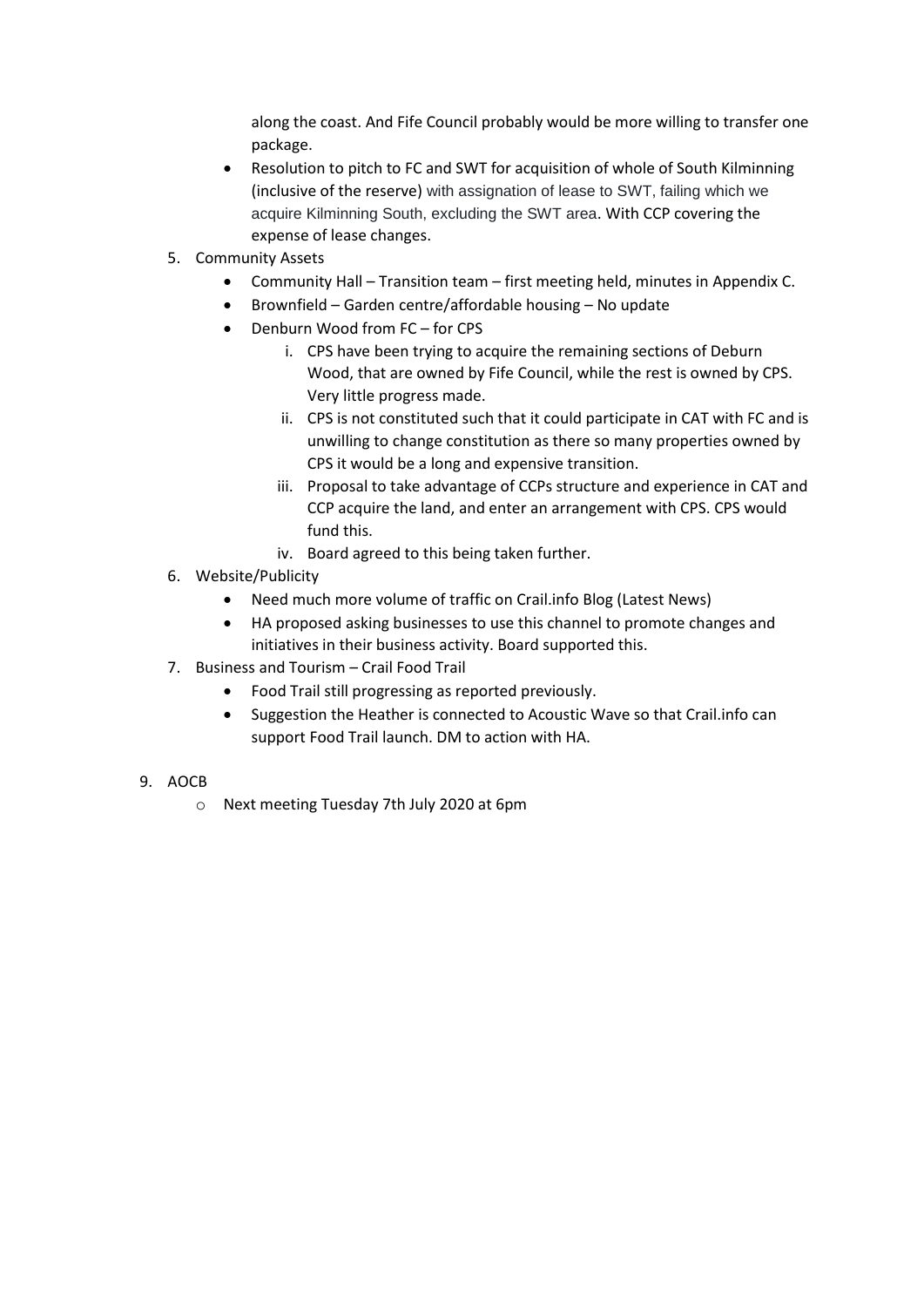### **Appendix A.**

### **CRAIL COMMUNITY PARTNERSHIP**

| RBS RECONCILIATION AS AT                                  | 29th May 2020 |       |              |
|-----------------------------------------------------------|---------------|-------|--------------|
| <b>FIGURES FROM BANK STATEMENT</b>                        |               |       |              |
| Balance as at 29th May 2020                               | £15,159.27    |       |              |
| ADD: To be lodged                                         |               | £     | <b>Nil</b>   |
| <b>DEDUCT:</b> Non presented cheques and D/D              | £ 1,896.50    |       |              |
|                                                           | <b>Sub</b>    |       | £13,262.77*  |
| <b>Restricted Funds (see below*)</b>                      |               |       | £ $5,912.40$ |
| <b>Crail Info</b>                                         |               | £     | 520.00       |
| <b>Net Bank Position</b>                                  |               |       | £ 6,830.37   |
|                                                           |               |       |              |
| Crail Common Good Fund - Approved                         |               |       | £23,520.00   |
| <b>Drawn</b> to date<br><b>Possible further draw down</b> |               | £ NIL | £23,520.00   |

 **Includes £1,452.40 remaining from Crail Food Festival £3,000.00 to meet costs of survey and design plans in respect of the Community Hall** 

**Includes £670 grant to Wee Crailers from Fife Council Includes £490 (net) grant to Monday Meetings (Monday Club) from Fife Council**

 **Includes £3,300.00 grant from Awards for All (National Lottery for use by Monday Meetings only.** 

| <b>Scottish Land Fund Grant</b> | (Stage One) | £8,424.00 |
|---------------------------------|-------------|-----------|
| <b>Drawn</b> to date            |             | £8,424.00 |

**Prepared by Andrew Purves 30th May 2020**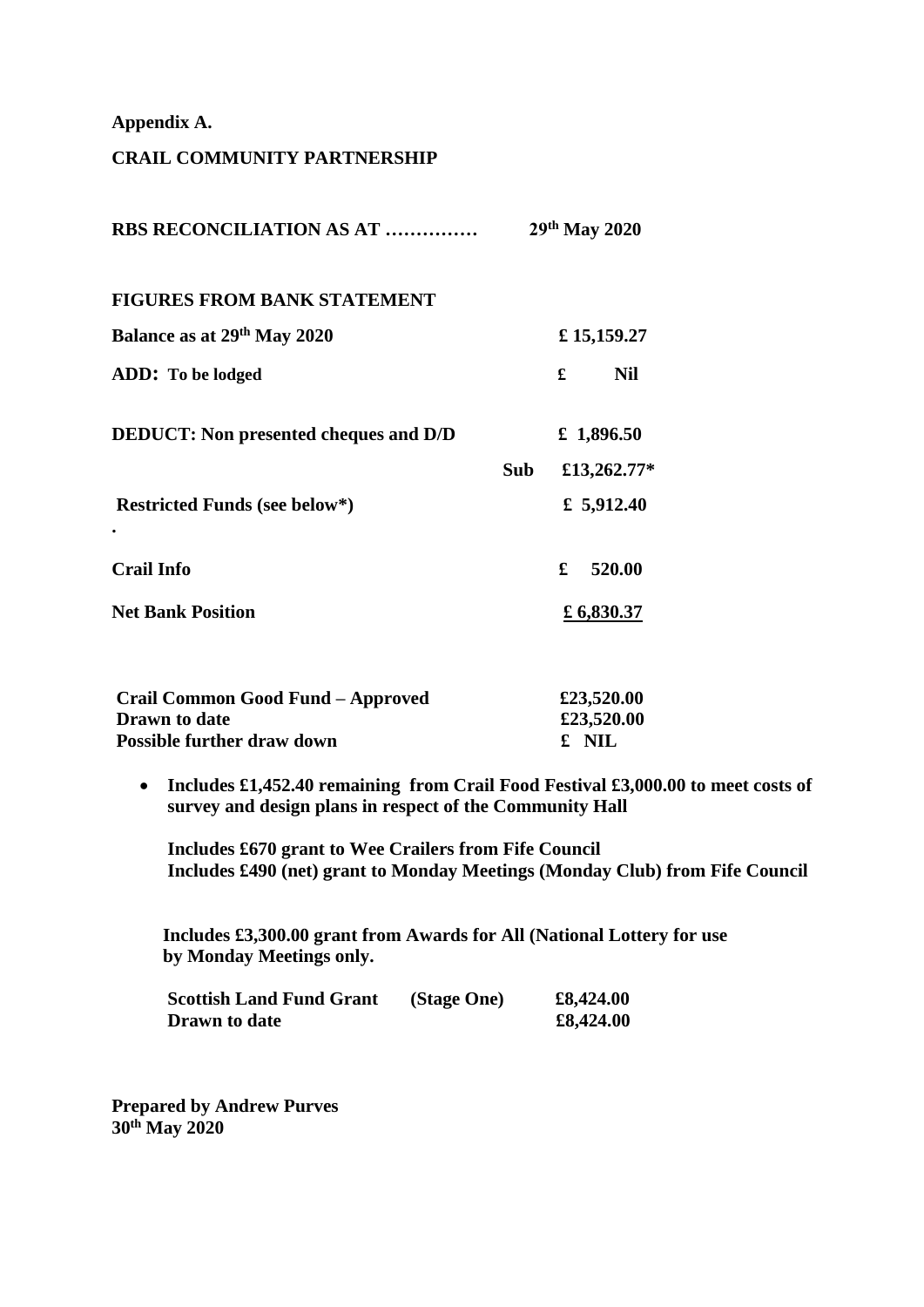## **Appendix B. 2 nd June, 13:35 DENNIS GOWANS** <dennisgowans@btinternet.com>

**To:**David Jerdan,Max Taylor,Heather Aird,David Brown,Will Cresswell,Andrew Purves,David Mann,James McCallum,Helen Armitage,Bernie McConnellHide

## Hi All,

For CCP to be fully acceptable to the Scottish Land Fund, we need to make a couple of changes to the CCP Constitution even although it came from the DTAS standard. DTAS now has a new standard model, that resolves SLF's issues.

The issue is that SLF requires that individuals who meet the eligibility requirements (as per article 17) are to be admitted as members. There should be no discretionary clauses.

The clauses are 28 & 29: **Currently:**

*28 For the avoidance of doubt, when deciding whether to admit any individual or organisation to membership, the board shall adhere to a transparent process which enshrines the principles of equal treatment and non-discrimination.*

*29 The board shall consider each application for membership at the first board meeting which is held after receipt of the application; the board shall, within a reasonable time after the meeting, notify the applicant of their decision on the application.*

### *New:*

*28. At the first trustees' meeting which is held after receipt of an application, the trustees shall review the application (together with any evidence supplied under article 27) to determine whether the applicant fulfils the qualifications for membership set out in articles 17, 18 or 20 (as the case may be); if, on the basis of that review, the applicant fulfils the qualifications for membership, the trustees shall admit the applicant to membership and, within a reasonable time after the meeting, notify the applicant of the outcome of the application.*

*29. For the avoidance of doubt, in determining whether or not any individual or organisation fulfils the qualifications for membership, the trustees shall adhere to a transparent process which enshrines the principles of equal treatment and non-discrimination.*

We propose to hold our deferred AGM on the 14th July, and include the constitution changes in this, rather than organising an SGM. The meeting would be held as a Virtual (Zoom) Meeting.

I have appended some relevant sections from the Constitution that will guide our actions as we plan for the AGM, and advice from DTAS on Virtual AGMs.

Cheers, Dennis

### *Points to consider before calling an AGM*

*Alterations to the constitution*

*159 This constitution may (subject to clause 160) be altered by resolution of the members passed at a members' meeting (subject to achieving the two thirds majority referred to in clause 77) or by way of a written resolution of the members.*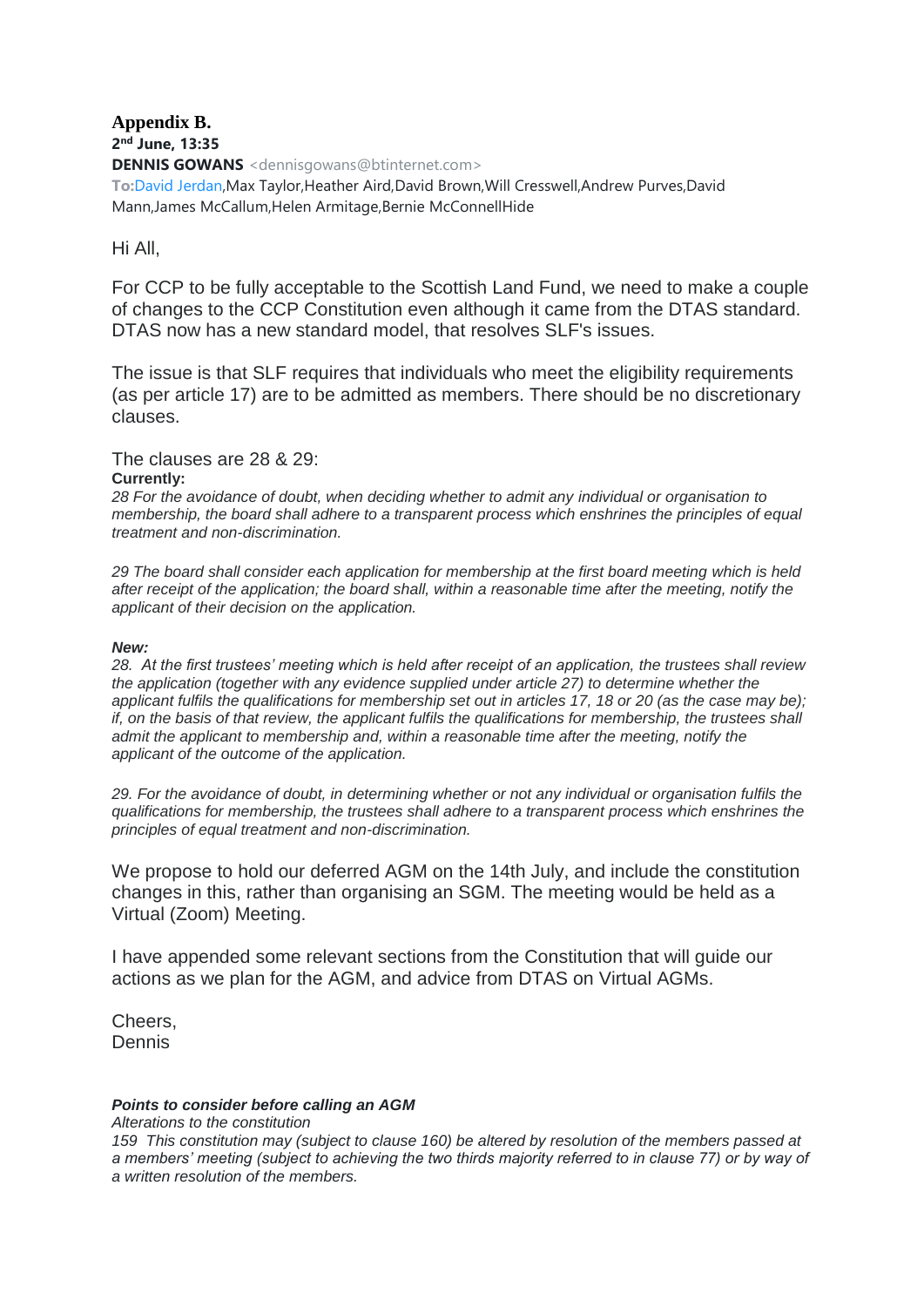*77 The following resolutions will be valid only if passed by not less than two thirds of those voting on the resolution at a members' meeting (or if passed by way of a written resolution under clause 82) providing proper notice of the meeting and of the intention to propose the resolution has been given in accordance with clauses 54 to 58:*

*77.1 a resolution amending the constitution (subject to clause 81);*

#### *Notice of members' meetings*

*54 At least 14 clear days' notice must be given of any AGM or any special members' meeting. 55 The notice calling a members' meeting must specify in general terms what business is to be dealt with at the meeting; and*

*55.1 in the case of a resolution to alter the constitution, must set out the exact terms of the proposed alteration(s); or*

*50 The business of each AGM must include:- 50.1 a report by the chair on the activities of the SCIO; 50.2 consideration of the annual accounts of the SCIO; 50.3 the election/re-election of charity trustees, as referred to in clauses 94 to 99. 51 The board may arrange a special members' meeting at any time.*

*60: The quorum for a members' meeting (subject to clause 61) is 20 members entitled to vote (each being an Ordinary Member or a proxy for an Ordinary Member), present in person or represented by proxy.*

#### **Virtual AGMs for third sector orgs original April 6th**

[https://www.burnesspaull.com/insights-and-events/news/virtual-agms-for-third-sector-organisations](https://www.burnesspaull.com/insights-and-events/news/virtual-agms-for-third-sector-organisations-technical-tips-for-legal-compliance/_nocache?utm_source=vuture&utm_medium=email&utm_campaign=covid-19%20news%20update%20-%206%20april%202020)[technical-tips-for-legal](https://www.burnesspaull.com/insights-and-events/news/virtual-agms-for-third-sector-organisations-technical-tips-for-legal-compliance/_nocache?utm_source=vuture&utm_medium=email&utm_campaign=covid-19%20news%20update%20-%206%20april%202020)[compliance/\\_nocache?utm\\_source=vuture&utm\\_medium=email&utm\\_campaign=covid-](https://www.burnesspaull.com/insights-and-events/news/virtual-agms-for-third-sector-organisations-technical-tips-for-legal-compliance/_nocache?utm_source=vuture&utm_medium=email&utm_campaign=covid-19%20news%20update%20-%206%20april%202020)[19%20news%20update%20-%206%20april%202020](https://www.burnesspaull.com/insights-and-events/news/virtual-agms-for-third-sector-organisations-technical-tips-for-legal-compliance/_nocache?utm_source=vuture&utm_medium=email&utm_campaign=covid-19%20news%20update%20-%206%20april%202020) 

Dennis Gowans

Email: dennisgowans@btinternet.com Landline: +44 1333 450108 Mobile: +44 7823521957 <https://crailpreservationsociety.org/> <https://www.crailcommunitypartnership.org/>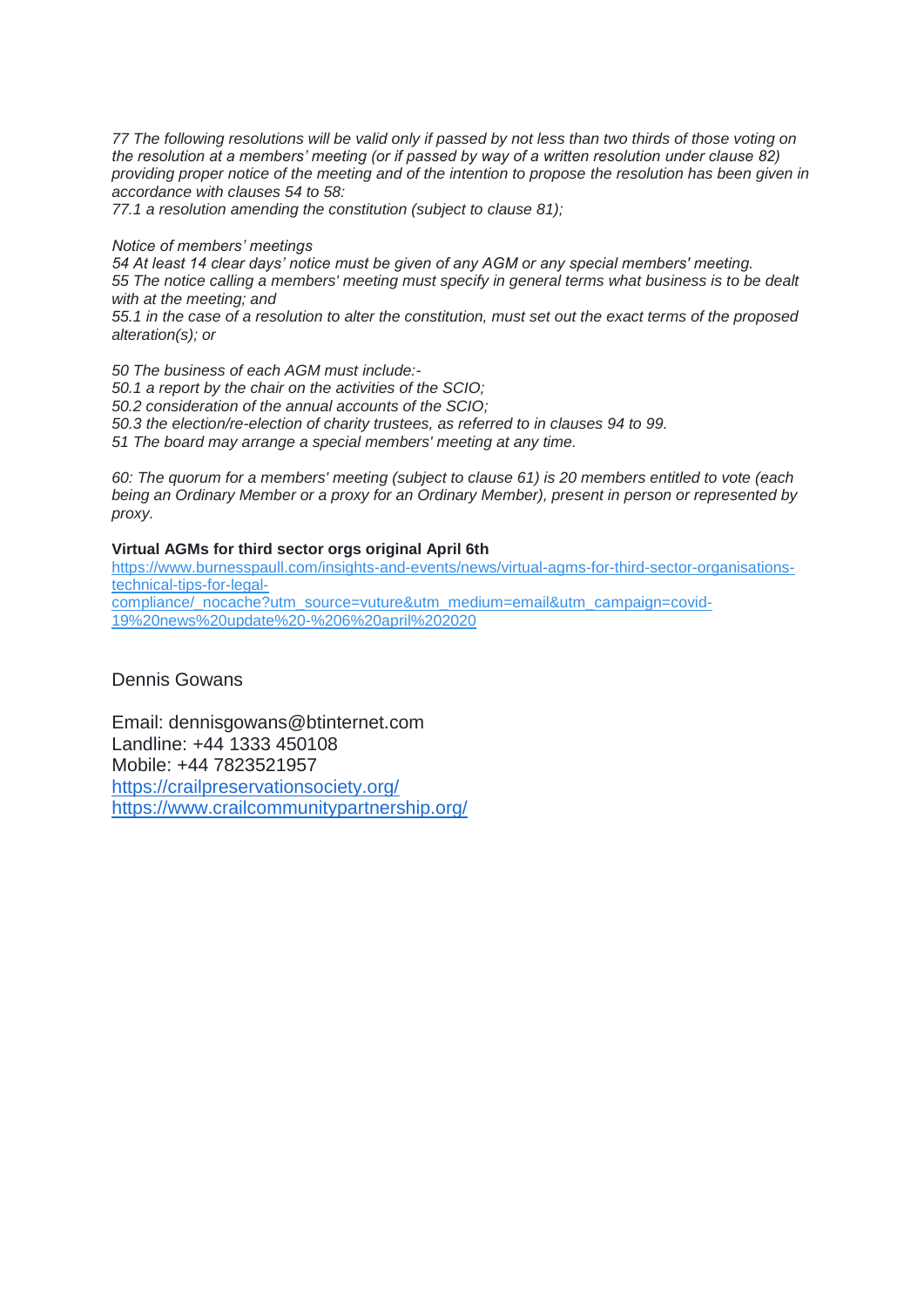## **Appendix C.**

*Hi,*

*A very brief summary. Please let me know if I missed anything.*

Minutes of Meeting 26th May 2020

In attendance, D. Brown, D, Fraser, D. Jerdan, A. Purves, H. Aird, E. Morris, D. Gowans

Apologies: from Dennis to David Mann for not including David in the Zoom Invitation.

## 1. Current Status

- Fife Council have confirmed that CCP has meet all Fife Council's criteria for the asset transfer. We await formal paperwork from Fife Council.
- Scottish Land Fund is 99.7% complete. Just missing, building insurance estimate, legal estimate and Fife Council CAT paperwork. Target sending the application 28th May.
- Fife Council informed us that 8 weddings are scheduled for 2021, along with festival events

## 2. Roles and responsibilities

Dennis proposed the following (and received no dissent)

- David J. Building management
- Andrew Treasurer
- Heather Website, Marketing, Networking (and later offered expertise in kitchen design and standards)
- Eric Improvement projects pricing and execution
- David B. develop commercial material and develop our own version of the business plan
- Dennis G. Event coordination and fund raising
- David M. long term options for CCH development
- David F. technical lead

## 2. Financial situation

- Approximately £1200 reserved by CCP for Community Hall
- Robertson Fund informed on Monday that CCP has been awarded £15,000 over two years to support a Hall Manager role. Matching funds need to be raised.
- Need to determine whether CCH should operate as a VAT business

## 3. Website and Calendar

- Need a website that promotes the hall and the functional options it offers
- Need a calendar that shows event bookings and availability
- Currently CCH is not marketed through any standard hall booking or wedding planning websites